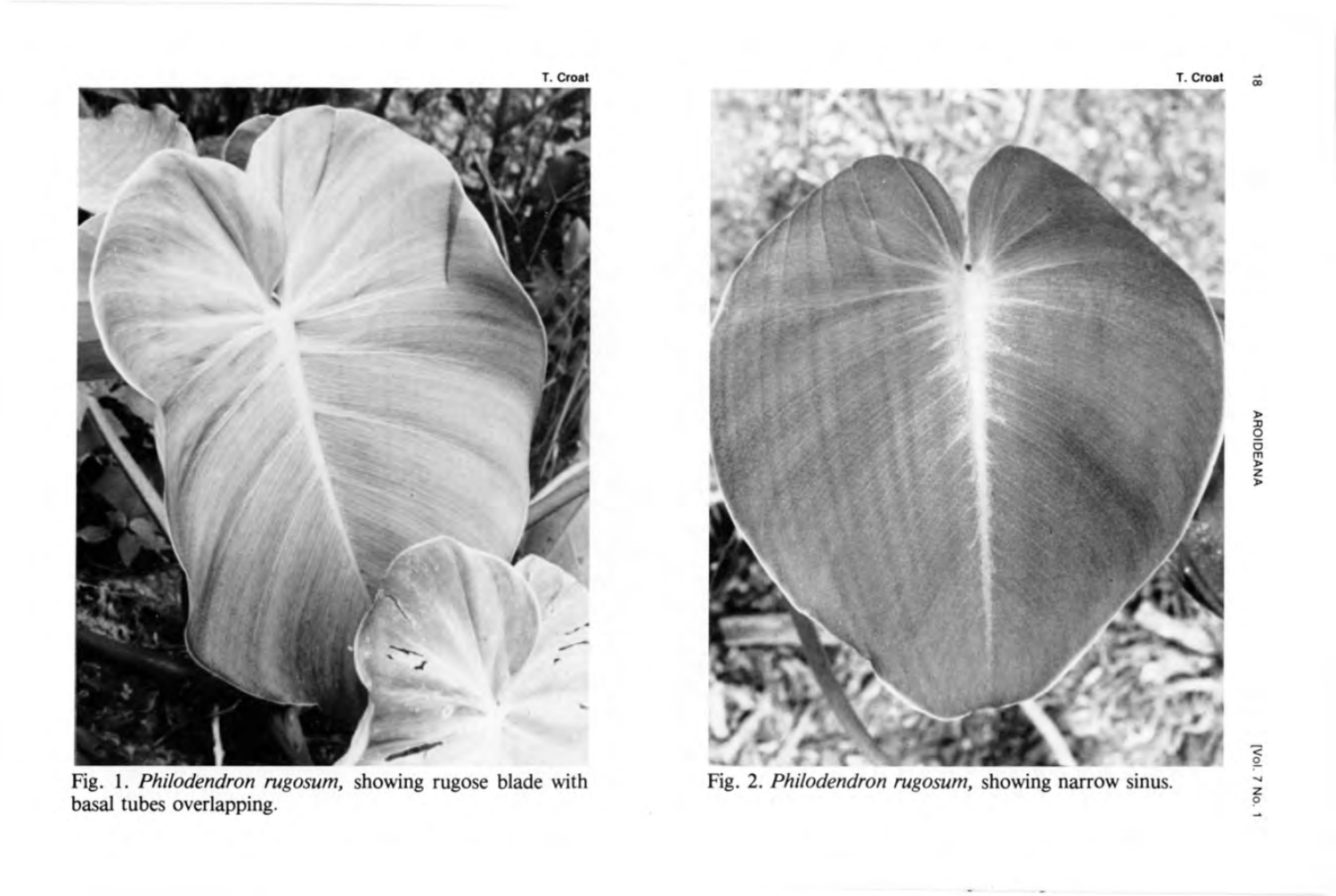## **AROID PROFILE NO. 9**  *Philodendron rugosum*

**Bogner & Bunting Thomas B. Croat**  Missouri Botanical Garden P. O. Box 299 St. Louis, Missouri 63166

*Philodendron rugosum* Bogner & Bunting, Willdenowia 13: 183-185. 1983.

Usually epiphytic, sometimes epipetric; stems mostly 3-5 cm diameter on adult plants, the internodes 1.5-3 cm long, green to gray-green, smooth, eventually light brown, sometimes heavily tinged with red; cataphylls green, unribbed to bluntly 2-ribbed, 15-22 cm long, deciduous.

Leaves coriaceous, petioles more or less erect, obtusely flattened adaxially, 38-60 cm long, somewhat spongy, sheathed 6-10 cm; blades coriaceous, broadly ovate to almost rounded, abruptly acuminate and downturned at the apex, 21-41 cm long, 21-39 cm wide; posterior lobes broadly rounded, the sinus closed or nearly so, 4.5-10 cm deep, the lobes overlapping or turned upward; broadest at or somewhat. below the middle; upper surface medium green, minutely rugose with a close pattern of "cross veins" interconnecting all the lateral veins; the midrib broadly rounded at base to ca. 2 cm wide, greatly diminshed by the distal 2/3 of the blade, paler than the surface; primary lateral veins 5-10 pairs, not markedly sunken, scarcely more prominent above than the smaller veins; the basal veins 4-5 pairs, free to the base or united 1-2 cm; the lower surface paler than the upper surface, smooth, semiglossy; the veins mostly inconspicuous, the margin hyaline.

Inflorescences up to 6 per axil; peduncles somewhat flattened, 3.5-5.5 cm long, ca. 1.5 cm diameter, green to reddish; spathe 8-12 cm long, the tube portion not obviously constricted, to 2.5 cm diameter, red on outside, faintly red within; the blade acute at apex, ellipsoid and fully erect at anthesis, creamy-white, becoming reddish in age; spadix sessile, equaling the spathe, to 10 cm long, the pistillate spadix to 5 cm long; pistils whitish; the staminate spadix creamy white, 5 cm long, 1.2 cm diameter, blunt at apex, protruding somewhat outward at anthesis.

*Philodendron rugosum,* a member of section *O/igospermum,* is known only from Ecuador in a premontane rain forest life zone in the Province of Pastaza at elevations of 1,000 to 1,700 meters. It is distinguished from any other known species by its thick, broadly ovate leaves which are finely etched on the upper surface in the manner of an upholstery fabric commercially known as "naugahyde." Others have referred to this feature as "pigskin."

The species was first brought into cultivation by Mr. Joe Brenner of Puyo. It is now in cultivation at the Bonn and Berlin Botanical Gardens in West Germany, the Missouri Botanical Garden, the New York Botanical Garden, Selby Botanical Garden and in a variety of private collections as well. It has been tissue cultured by Mr. H. Prinsler, Hennef, Fed. Republic of Germany. The type specimen was prepared by Josef Bogner (1522) from the original Brenner material collected 10-12 km ESE of Puyo and is deposited at the Munich Herbarium.

I first studied and collected the species in the field in 1979 and the following specimens are cited:

Ecuador: Napo: Along road between Baeza and Lago Agria, 72.5 km west of